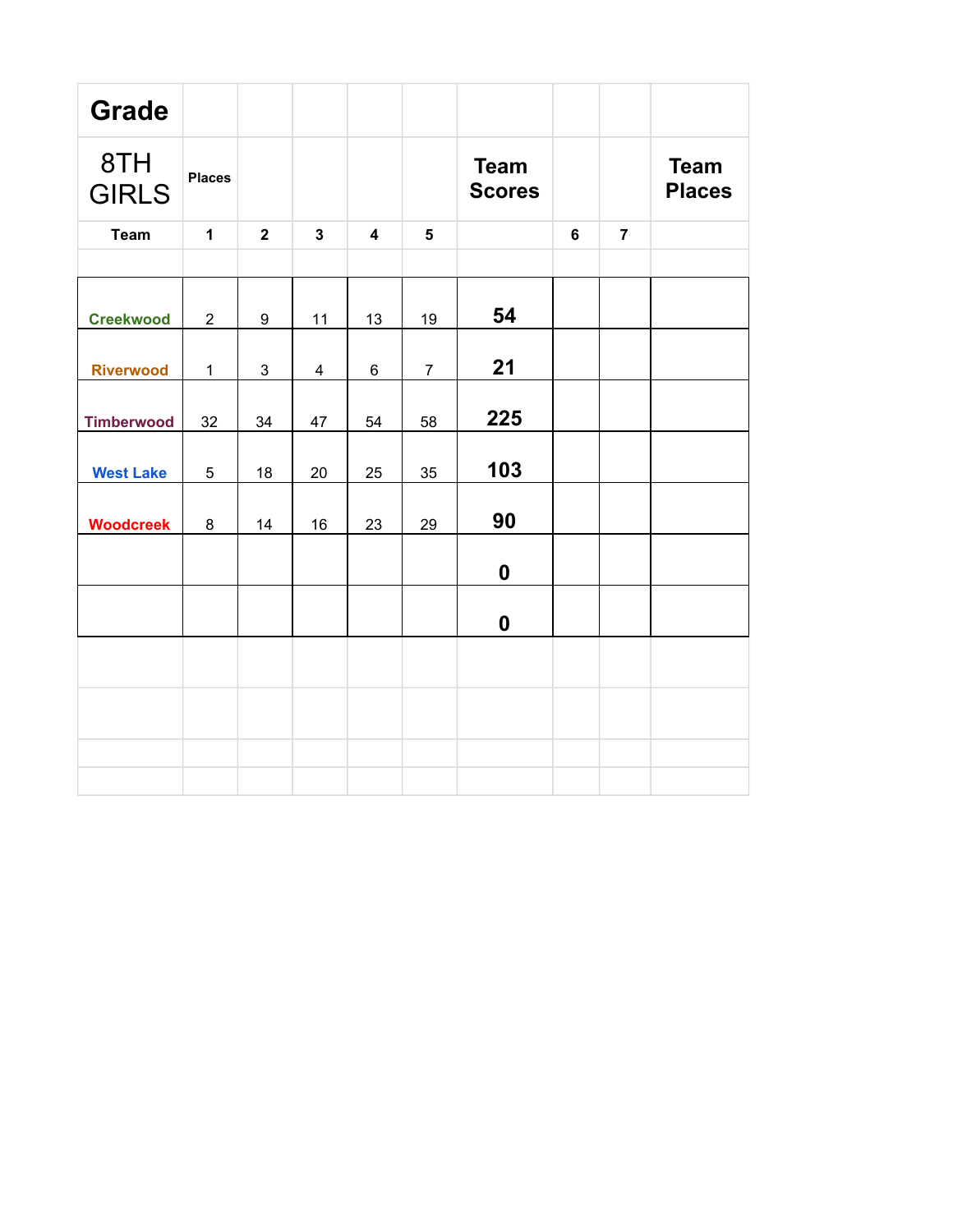| Time<br>Time<br>Time<br>Last Name<br>First Name<br>School<br>Place<br>Last Name<br>First Name<br>School<br>Place<br>Last Name<br>School<br>Place<br>First Name<br>44<br>18:22<br>01<br>13:14<br><b>RMS</b><br>44<br><b>RMS</b><br>87<br>$\mathbf{1}$<br>Borum<br>Lila<br>Smith<br>Nyah<br><b>CMS</b><br>18:25<br>Gabriella<br>02<br>Determann<br>Taylor<br>CMS<br>45<br>Gowen<br>13:15<br>$\overline{2}$<br>45<br>88<br>03<br>13:15.5<br>18:31<br>46<br><b>RMS</b><br><b>WLMS</b><br>89<br>3<br>Kristiansen<br>Kate<br>46<br>Lozano<br>Sophia<br>13:23<br>18:32<br>04<br><b>TMS</b><br>47<br>Elizabeth<br><b>RMS</b><br>47<br>90<br>Vallejo<br>Victoria<br>4<br>Quinn<br>05<br>13:26<br>48<br>18:34<br><b>WLMS</b><br>Morris<br><b>WLMS</b><br>91<br>5<br>Heinrich<br>Avery<br>48<br>Alaysia<br>13:59<br>49<br>18:50<br>06<br>WMS<br>Maddy<br><b>RMS</b><br>Triche<br>Maya<br>92<br>6<br>Pratt<br>49<br>50<br>.8:50.5<br>07<br>14:01<br>$\overline{7}$<br>Audrey<br><b>RMS</b><br>50<br>Dougherty<br>Riley<br><b>WLMS</b><br>93<br>Rawls<br>51<br>18:56<br>08<br>14:12<br><b>WMS</b><br>WMS<br>Reese<br>51<br>Morris<br>Lynnlee<br>94<br>8<br>Shevchek<br>Clara<br><b>CMS</b><br>09<br>14:16<br>52<br>19:14<br>Dye<br><b>WLMS</b><br>9<br>52<br>Reagan<br>95<br>Fowler<br>53<br>19:15<br>10<br>14:17<br>53<br><b>WLMS</b><br>96<br>10<br>Welsh<br><b>RMS</b><br>Anna<br>Lacey<br>Lopez<br>14:21<br>54<br>Molly<br><b>CMS</b><br>11<br><b>TMS</b><br>19:17<br>Tindall<br>54<br>97<br>Karina<br>11<br>Herrera<br>55<br>19:23<br>12<br>15:00<br><b>WLMS</b><br><b>RMS</b><br>55<br>Avila<br>Sophia<br>98<br>Annette<br>12<br>Martinez<br>15:22<br>56<br>19:30<br><b>CMS</b><br>13<br><b>RMS</b><br>Obando<br>Kaylin<br>Patel<br>Rahi<br>99<br>56<br>13<br>15:24<br><b>CMS</b><br>19:40<br><b>WMS</b><br>14<br>Kirkpatrick<br>Madeleine<br>57<br>Meagan<br>57<br>100<br>14<br>Aird<br>15<br>15:26<br>58<br>19:56<br><b>TMS</b><br><b>RMS</b><br>58<br>Rios<br>Aidza<br>101<br>15<br>paulina<br>cantu<br>16<br>15:32<br><b>WMS</b><br>59<br>21:38<br>102<br>Leslie<br>59<br>16<br>Pineda<br>17<br>15:34<br>60<br>22:09<br>Ella<br><b>RMS</b><br>Chila<br><b>WLMS</b><br>103<br>17<br>60<br>Guzman<br>Narhi<br>15:35<br>61<br>22:10<br>18<br>Ella<br><b>RMS</b><br><b>WLMS</b><br>Fressia<br>104<br>18<br>61<br>Fernandez<br>Ivory<br><b>CMS</b><br>19<br>Mae<br>15:45<br>62<br>23:19<br><b>RMS</b><br>Spijkerman<br>Michelle<br>105<br>62<br>Mendoza<br>19<br>63<br>24:20<br>20<br>15:53<br><b>WLMS</b><br>63<br><b>RMS</b><br>106<br>20<br>Jones<br>Kenya<br>Kozarsky<br>Alexandra<br>21<br>Kate<br><b>CMS</b><br>15:54<br>DNr<br>Vinklarek<br><b>RMS</b><br>21<br>64<br>Hamilton<br>Kaitlyn<br>107<br>22<br>15:55<br>DNF<br>Concepcion RMS<br><b>TMS</b><br>22<br>65<br>Below<br>108<br>Maya<br>Madelyn<br>15:59<br>CMS<br><b>NR</b><br><b>WMS</b><br>23<br>Meza<br>Melanie<br>23<br>66<br>109<br>Soard<br>Tessa<br>CMS<br><b>NR</b><br>Leah<br><b>CMS</b><br>24<br>16:04<br>Hope<br>Molina<br>Langley<br>24<br>67<br>110<br><b>CMS</b><br>25<br><b>NR</b><br>16:05<br>Martinez<br>Annabell<br>25<br><b>WLMS</b><br>68<br>Magnolia<br>111<br>Cox<br>Cain<br>CMS<br><b>NR</b><br><b>RMS</b><br>26<br>16:05.5<br>Emma<br>69<br>26<br>Julia<br>112<br>Labbe<br>27<br>CMS<br><b>NR</b><br>16:08<br><b>Brown</b><br>LaRaiyn<br><b>RMS</b><br>70<br>27<br>Shamaly<br>Helen<br>113<br>28<br>16:15<br><b>NR</b><br><b>WMS</b><br>WMS<br><b>Bolster</b><br>28<br>Currie<br>Kylie<br>71<br>Kristina<br>114<br>29<br>WMS<br>16:16<br>72<br>29<br>Smith<br>Makayla<br>115<br>16:22<br>30<br><b>RMS</b><br>73<br>30<br>116<br>Whitney<br>Allison<br>31<br>16:24<br>31<br><b>RMS</b><br>74<br>Rios<br>Lyselle<br>117<br>32<br>16:45<br><b>TMS</b><br>75<br>32<br>Mohr<br>Zoe<br>118<br>33<br>16:49<br>76<br>33 Hammond<br>Callie<br><b>RMS</b><br>119<br>34<br>16:50<br><b>TMS</b><br>77<br>34<br>Drop<br>120<br>Jasmine<br>35<br>16:57<br>35 Maldonado<br>Maddie<br><b>WLMS</b><br>78<br>121<br>36<br>17:00<br>36 Tipp<br>Campbell<br><b>CMS</b><br>79<br>122<br><b>CMS</b><br>17:03<br>37 Insratescu<br>Mia<br>37<br>80<br>123<br>38 Barker<br>Ella<br><b>CMS</b><br>38<br>17:06<br>124<br>81<br><b>WMS</b><br>39<br>17:30<br>39 Brown<br>82<br>125<br>Kaiyah<br>40 Butterfield<br><b>CMS</b><br>17:31<br>40<br>Kaylee<br>83<br>126<br>41 Talya<br>18:04<br><b>WMS</b><br>41<br>Rhea<br>84<br>127<br>42<br>42 Warmsley<br>18:08<br><b>WMS</b><br>Mikaylen<br>85<br>128 |  |            |        |            |    |       |    | 8TH Grade GIRLS |  |  |     |  |  |  |
|---------------------------------------------------------------------------------------------------------------------------------------------------------------------------------------------------------------------------------------------------------------------------------------------------------------------------------------------------------------------------------------------------------------------------------------------------------------------------------------------------------------------------------------------------------------------------------------------------------------------------------------------------------------------------------------------------------------------------------------------------------------------------------------------------------------------------------------------------------------------------------------------------------------------------------------------------------------------------------------------------------------------------------------------------------------------------------------------------------------------------------------------------------------------------------------------------------------------------------------------------------------------------------------------------------------------------------------------------------------------------------------------------------------------------------------------------------------------------------------------------------------------------------------------------------------------------------------------------------------------------------------------------------------------------------------------------------------------------------------------------------------------------------------------------------------------------------------------------------------------------------------------------------------------------------------------------------------------------------------------------------------------------------------------------------------------------------------------------------------------------------------------------------------------------------------------------------------------------------------------------------------------------------------------------------------------------------------------------------------------------------------------------------------------------------------------------------------------------------------------------------------------------------------------------------------------------------------------------------------------------------------------------------------------------------------------------------------------------------------------------------------------------------------------------------------------------------------------------------------------------------------------------------------------------------------------------------------------------------------------------------------------------------------------------------------------------------------------------------------------------------------------------------------------------------------------------------------------------------------------------------------------------------------------------------------------------------------------------------------------------------------------------------------------------------------------------------------------------------------------------------------------------------------------------------------------------------------------------------------------------------------------------------------------------------------------------------------------------------------------------------------------------------------------------------------------------------------------------------------------------------------------------------------------------------------------------------------------------------------------------------------------------------------------------------------------------------------------------------------------------------------------------------------------------------------------------------------------------------------------------------------------------------------------------------------------------------------------------------------------------------------------------------------------------------------------------------|--|------------|--------|------------|----|-------|----|-----------------|--|--|-----|--|--|--|
|                                                                                                                                                                                                                                                                                                                                                                                                                                                                                                                                                                                                                                                                                                                                                                                                                                                                                                                                                                                                                                                                                                                                                                                                                                                                                                                                                                                                                                                                                                                                                                                                                                                                                                                                                                                                                                                                                                                                                                                                                                                                                                                                                                                                                                                                                                                                                                                                                                                                                                                                                                                                                                                                                                                                                                                                                                                                                                                                                                                                                                                                                                                                                                                                                                                                                                                                                                                                                                                                                                                                                                                                                                                                                                                                                                                                                                                                                                                                                                                                                                                                                                                                                                                                                                                                                                                                                                                                                                                         |  |            |        |            |    |       |    |                 |  |  |     |  |  |  |
|                                                                                                                                                                                                                                                                                                                                                                                                                                                                                                                                                                                                                                                                                                                                                                                                                                                                                                                                                                                                                                                                                                                                                                                                                                                                                                                                                                                                                                                                                                                                                                                                                                                                                                                                                                                                                                                                                                                                                                                                                                                                                                                                                                                                                                                                                                                                                                                                                                                                                                                                                                                                                                                                                                                                                                                                                                                                                                                                                                                                                                                                                                                                                                                                                                                                                                                                                                                                                                                                                                                                                                                                                                                                                                                                                                                                                                                                                                                                                                                                                                                                                                                                                                                                                                                                                                                                                                                                                                                         |  |            |        |            |    |       |    |                 |  |  |     |  |  |  |
|                                                                                                                                                                                                                                                                                                                                                                                                                                                                                                                                                                                                                                                                                                                                                                                                                                                                                                                                                                                                                                                                                                                                                                                                                                                                                                                                                                                                                                                                                                                                                                                                                                                                                                                                                                                                                                                                                                                                                                                                                                                                                                                                                                                                                                                                                                                                                                                                                                                                                                                                                                                                                                                                                                                                                                                                                                                                                                                                                                                                                                                                                                                                                                                                                                                                                                                                                                                                                                                                                                                                                                                                                                                                                                                                                                                                                                                                                                                                                                                                                                                                                                                                                                                                                                                                                                                                                                                                                                                         |  |            |        |            |    |       |    |                 |  |  |     |  |  |  |
|                                                                                                                                                                                                                                                                                                                                                                                                                                                                                                                                                                                                                                                                                                                                                                                                                                                                                                                                                                                                                                                                                                                                                                                                                                                                                                                                                                                                                                                                                                                                                                                                                                                                                                                                                                                                                                                                                                                                                                                                                                                                                                                                                                                                                                                                                                                                                                                                                                                                                                                                                                                                                                                                                                                                                                                                                                                                                                                                                                                                                                                                                                                                                                                                                                                                                                                                                                                                                                                                                                                                                                                                                                                                                                                                                                                                                                                                                                                                                                                                                                                                                                                                                                                                                                                                                                                                                                                                                                                         |  |            |        |            |    |       |    |                 |  |  |     |  |  |  |
|                                                                                                                                                                                                                                                                                                                                                                                                                                                                                                                                                                                                                                                                                                                                                                                                                                                                                                                                                                                                                                                                                                                                                                                                                                                                                                                                                                                                                                                                                                                                                                                                                                                                                                                                                                                                                                                                                                                                                                                                                                                                                                                                                                                                                                                                                                                                                                                                                                                                                                                                                                                                                                                                                                                                                                                                                                                                                                                                                                                                                                                                                                                                                                                                                                                                                                                                                                                                                                                                                                                                                                                                                                                                                                                                                                                                                                                                                                                                                                                                                                                                                                                                                                                                                                                                                                                                                                                                                                                         |  |            |        |            |    |       |    |                 |  |  |     |  |  |  |
|                                                                                                                                                                                                                                                                                                                                                                                                                                                                                                                                                                                                                                                                                                                                                                                                                                                                                                                                                                                                                                                                                                                                                                                                                                                                                                                                                                                                                                                                                                                                                                                                                                                                                                                                                                                                                                                                                                                                                                                                                                                                                                                                                                                                                                                                                                                                                                                                                                                                                                                                                                                                                                                                                                                                                                                                                                                                                                                                                                                                                                                                                                                                                                                                                                                                                                                                                                                                                                                                                                                                                                                                                                                                                                                                                                                                                                                                                                                                                                                                                                                                                                                                                                                                                                                                                                                                                                                                                                                         |  |            |        |            |    |       |    |                 |  |  |     |  |  |  |
|                                                                                                                                                                                                                                                                                                                                                                                                                                                                                                                                                                                                                                                                                                                                                                                                                                                                                                                                                                                                                                                                                                                                                                                                                                                                                                                                                                                                                                                                                                                                                                                                                                                                                                                                                                                                                                                                                                                                                                                                                                                                                                                                                                                                                                                                                                                                                                                                                                                                                                                                                                                                                                                                                                                                                                                                                                                                                                                                                                                                                                                                                                                                                                                                                                                                                                                                                                                                                                                                                                                                                                                                                                                                                                                                                                                                                                                                                                                                                                                                                                                                                                                                                                                                                                                                                                                                                                                                                                                         |  |            |        |            |    |       |    |                 |  |  |     |  |  |  |
|                                                                                                                                                                                                                                                                                                                                                                                                                                                                                                                                                                                                                                                                                                                                                                                                                                                                                                                                                                                                                                                                                                                                                                                                                                                                                                                                                                                                                                                                                                                                                                                                                                                                                                                                                                                                                                                                                                                                                                                                                                                                                                                                                                                                                                                                                                                                                                                                                                                                                                                                                                                                                                                                                                                                                                                                                                                                                                                                                                                                                                                                                                                                                                                                                                                                                                                                                                                                                                                                                                                                                                                                                                                                                                                                                                                                                                                                                                                                                                                                                                                                                                                                                                                                                                                                                                                                                                                                                                                         |  |            |        |            |    |       |    |                 |  |  |     |  |  |  |
|                                                                                                                                                                                                                                                                                                                                                                                                                                                                                                                                                                                                                                                                                                                                                                                                                                                                                                                                                                                                                                                                                                                                                                                                                                                                                                                                                                                                                                                                                                                                                                                                                                                                                                                                                                                                                                                                                                                                                                                                                                                                                                                                                                                                                                                                                                                                                                                                                                                                                                                                                                                                                                                                                                                                                                                                                                                                                                                                                                                                                                                                                                                                                                                                                                                                                                                                                                                                                                                                                                                                                                                                                                                                                                                                                                                                                                                                                                                                                                                                                                                                                                                                                                                                                                                                                                                                                                                                                                                         |  |            |        |            |    |       |    |                 |  |  |     |  |  |  |
|                                                                                                                                                                                                                                                                                                                                                                                                                                                                                                                                                                                                                                                                                                                                                                                                                                                                                                                                                                                                                                                                                                                                                                                                                                                                                                                                                                                                                                                                                                                                                                                                                                                                                                                                                                                                                                                                                                                                                                                                                                                                                                                                                                                                                                                                                                                                                                                                                                                                                                                                                                                                                                                                                                                                                                                                                                                                                                                                                                                                                                                                                                                                                                                                                                                                                                                                                                                                                                                                                                                                                                                                                                                                                                                                                                                                                                                                                                                                                                                                                                                                                                                                                                                                                                                                                                                                                                                                                                                         |  |            |        |            |    |       |    |                 |  |  |     |  |  |  |
|                                                                                                                                                                                                                                                                                                                                                                                                                                                                                                                                                                                                                                                                                                                                                                                                                                                                                                                                                                                                                                                                                                                                                                                                                                                                                                                                                                                                                                                                                                                                                                                                                                                                                                                                                                                                                                                                                                                                                                                                                                                                                                                                                                                                                                                                                                                                                                                                                                                                                                                                                                                                                                                                                                                                                                                                                                                                                                                                                                                                                                                                                                                                                                                                                                                                                                                                                                                                                                                                                                                                                                                                                                                                                                                                                                                                                                                                                                                                                                                                                                                                                                                                                                                                                                                                                                                                                                                                                                                         |  |            |        |            |    |       |    |                 |  |  |     |  |  |  |
|                                                                                                                                                                                                                                                                                                                                                                                                                                                                                                                                                                                                                                                                                                                                                                                                                                                                                                                                                                                                                                                                                                                                                                                                                                                                                                                                                                                                                                                                                                                                                                                                                                                                                                                                                                                                                                                                                                                                                                                                                                                                                                                                                                                                                                                                                                                                                                                                                                                                                                                                                                                                                                                                                                                                                                                                                                                                                                                                                                                                                                                                                                                                                                                                                                                                                                                                                                                                                                                                                                                                                                                                                                                                                                                                                                                                                                                                                                                                                                                                                                                                                                                                                                                                                                                                                                                                                                                                                                                         |  |            |        |            |    |       |    |                 |  |  |     |  |  |  |
|                                                                                                                                                                                                                                                                                                                                                                                                                                                                                                                                                                                                                                                                                                                                                                                                                                                                                                                                                                                                                                                                                                                                                                                                                                                                                                                                                                                                                                                                                                                                                                                                                                                                                                                                                                                                                                                                                                                                                                                                                                                                                                                                                                                                                                                                                                                                                                                                                                                                                                                                                                                                                                                                                                                                                                                                                                                                                                                                                                                                                                                                                                                                                                                                                                                                                                                                                                                                                                                                                                                                                                                                                                                                                                                                                                                                                                                                                                                                                                                                                                                                                                                                                                                                                                                                                                                                                                                                                                                         |  |            |        |            |    |       |    |                 |  |  |     |  |  |  |
|                                                                                                                                                                                                                                                                                                                                                                                                                                                                                                                                                                                                                                                                                                                                                                                                                                                                                                                                                                                                                                                                                                                                                                                                                                                                                                                                                                                                                                                                                                                                                                                                                                                                                                                                                                                                                                                                                                                                                                                                                                                                                                                                                                                                                                                                                                                                                                                                                                                                                                                                                                                                                                                                                                                                                                                                                                                                                                                                                                                                                                                                                                                                                                                                                                                                                                                                                                                                                                                                                                                                                                                                                                                                                                                                                                                                                                                                                                                                                                                                                                                                                                                                                                                                                                                                                                                                                                                                                                                         |  |            |        |            |    |       |    |                 |  |  |     |  |  |  |
|                                                                                                                                                                                                                                                                                                                                                                                                                                                                                                                                                                                                                                                                                                                                                                                                                                                                                                                                                                                                                                                                                                                                                                                                                                                                                                                                                                                                                                                                                                                                                                                                                                                                                                                                                                                                                                                                                                                                                                                                                                                                                                                                                                                                                                                                                                                                                                                                                                                                                                                                                                                                                                                                                                                                                                                                                                                                                                                                                                                                                                                                                                                                                                                                                                                                                                                                                                                                                                                                                                                                                                                                                                                                                                                                                                                                                                                                                                                                                                                                                                                                                                                                                                                                                                                                                                                                                                                                                                                         |  |            |        |            |    |       |    |                 |  |  |     |  |  |  |
|                                                                                                                                                                                                                                                                                                                                                                                                                                                                                                                                                                                                                                                                                                                                                                                                                                                                                                                                                                                                                                                                                                                                                                                                                                                                                                                                                                                                                                                                                                                                                                                                                                                                                                                                                                                                                                                                                                                                                                                                                                                                                                                                                                                                                                                                                                                                                                                                                                                                                                                                                                                                                                                                                                                                                                                                                                                                                                                                                                                                                                                                                                                                                                                                                                                                                                                                                                                                                                                                                                                                                                                                                                                                                                                                                                                                                                                                                                                                                                                                                                                                                                                                                                                                                                                                                                                                                                                                                                                         |  |            |        |            |    |       |    |                 |  |  |     |  |  |  |
|                                                                                                                                                                                                                                                                                                                                                                                                                                                                                                                                                                                                                                                                                                                                                                                                                                                                                                                                                                                                                                                                                                                                                                                                                                                                                                                                                                                                                                                                                                                                                                                                                                                                                                                                                                                                                                                                                                                                                                                                                                                                                                                                                                                                                                                                                                                                                                                                                                                                                                                                                                                                                                                                                                                                                                                                                                                                                                                                                                                                                                                                                                                                                                                                                                                                                                                                                                                                                                                                                                                                                                                                                                                                                                                                                                                                                                                                                                                                                                                                                                                                                                                                                                                                                                                                                                                                                                                                                                                         |  |            |        |            |    |       |    |                 |  |  |     |  |  |  |
|                                                                                                                                                                                                                                                                                                                                                                                                                                                                                                                                                                                                                                                                                                                                                                                                                                                                                                                                                                                                                                                                                                                                                                                                                                                                                                                                                                                                                                                                                                                                                                                                                                                                                                                                                                                                                                                                                                                                                                                                                                                                                                                                                                                                                                                                                                                                                                                                                                                                                                                                                                                                                                                                                                                                                                                                                                                                                                                                                                                                                                                                                                                                                                                                                                                                                                                                                                                                                                                                                                                                                                                                                                                                                                                                                                                                                                                                                                                                                                                                                                                                                                                                                                                                                                                                                                                                                                                                                                                         |  |            |        |            |    |       |    |                 |  |  |     |  |  |  |
|                                                                                                                                                                                                                                                                                                                                                                                                                                                                                                                                                                                                                                                                                                                                                                                                                                                                                                                                                                                                                                                                                                                                                                                                                                                                                                                                                                                                                                                                                                                                                                                                                                                                                                                                                                                                                                                                                                                                                                                                                                                                                                                                                                                                                                                                                                                                                                                                                                                                                                                                                                                                                                                                                                                                                                                                                                                                                                                                                                                                                                                                                                                                                                                                                                                                                                                                                                                                                                                                                                                                                                                                                                                                                                                                                                                                                                                                                                                                                                                                                                                                                                                                                                                                                                                                                                                                                                                                                                                         |  |            |        |            |    |       |    |                 |  |  |     |  |  |  |
|                                                                                                                                                                                                                                                                                                                                                                                                                                                                                                                                                                                                                                                                                                                                                                                                                                                                                                                                                                                                                                                                                                                                                                                                                                                                                                                                                                                                                                                                                                                                                                                                                                                                                                                                                                                                                                                                                                                                                                                                                                                                                                                                                                                                                                                                                                                                                                                                                                                                                                                                                                                                                                                                                                                                                                                                                                                                                                                                                                                                                                                                                                                                                                                                                                                                                                                                                                                                                                                                                                                                                                                                                                                                                                                                                                                                                                                                                                                                                                                                                                                                                                                                                                                                                                                                                                                                                                                                                                                         |  |            |        |            |    |       |    |                 |  |  |     |  |  |  |
|                                                                                                                                                                                                                                                                                                                                                                                                                                                                                                                                                                                                                                                                                                                                                                                                                                                                                                                                                                                                                                                                                                                                                                                                                                                                                                                                                                                                                                                                                                                                                                                                                                                                                                                                                                                                                                                                                                                                                                                                                                                                                                                                                                                                                                                                                                                                                                                                                                                                                                                                                                                                                                                                                                                                                                                                                                                                                                                                                                                                                                                                                                                                                                                                                                                                                                                                                                                                                                                                                                                                                                                                                                                                                                                                                                                                                                                                                                                                                                                                                                                                                                                                                                                                                                                                                                                                                                                                                                                         |  |            |        |            |    |       |    |                 |  |  |     |  |  |  |
|                                                                                                                                                                                                                                                                                                                                                                                                                                                                                                                                                                                                                                                                                                                                                                                                                                                                                                                                                                                                                                                                                                                                                                                                                                                                                                                                                                                                                                                                                                                                                                                                                                                                                                                                                                                                                                                                                                                                                                                                                                                                                                                                                                                                                                                                                                                                                                                                                                                                                                                                                                                                                                                                                                                                                                                                                                                                                                                                                                                                                                                                                                                                                                                                                                                                                                                                                                                                                                                                                                                                                                                                                                                                                                                                                                                                                                                                                                                                                                                                                                                                                                                                                                                                                                                                                                                                                                                                                                                         |  |            |        |            |    |       |    |                 |  |  |     |  |  |  |
|                                                                                                                                                                                                                                                                                                                                                                                                                                                                                                                                                                                                                                                                                                                                                                                                                                                                                                                                                                                                                                                                                                                                                                                                                                                                                                                                                                                                                                                                                                                                                                                                                                                                                                                                                                                                                                                                                                                                                                                                                                                                                                                                                                                                                                                                                                                                                                                                                                                                                                                                                                                                                                                                                                                                                                                                                                                                                                                                                                                                                                                                                                                                                                                                                                                                                                                                                                                                                                                                                                                                                                                                                                                                                                                                                                                                                                                                                                                                                                                                                                                                                                                                                                                                                                                                                                                                                                                                                                                         |  |            |        |            |    |       |    |                 |  |  |     |  |  |  |
|                                                                                                                                                                                                                                                                                                                                                                                                                                                                                                                                                                                                                                                                                                                                                                                                                                                                                                                                                                                                                                                                                                                                                                                                                                                                                                                                                                                                                                                                                                                                                                                                                                                                                                                                                                                                                                                                                                                                                                                                                                                                                                                                                                                                                                                                                                                                                                                                                                                                                                                                                                                                                                                                                                                                                                                                                                                                                                                                                                                                                                                                                                                                                                                                                                                                                                                                                                                                                                                                                                                                                                                                                                                                                                                                                                                                                                                                                                                                                                                                                                                                                                                                                                                                                                                                                                                                                                                                                                                         |  |            |        |            |    |       |    |                 |  |  |     |  |  |  |
|                                                                                                                                                                                                                                                                                                                                                                                                                                                                                                                                                                                                                                                                                                                                                                                                                                                                                                                                                                                                                                                                                                                                                                                                                                                                                                                                                                                                                                                                                                                                                                                                                                                                                                                                                                                                                                                                                                                                                                                                                                                                                                                                                                                                                                                                                                                                                                                                                                                                                                                                                                                                                                                                                                                                                                                                                                                                                                                                                                                                                                                                                                                                                                                                                                                                                                                                                                                                                                                                                                                                                                                                                                                                                                                                                                                                                                                                                                                                                                                                                                                                                                                                                                                                                                                                                                                                                                                                                                                         |  |            |        |            |    |       |    |                 |  |  |     |  |  |  |
|                                                                                                                                                                                                                                                                                                                                                                                                                                                                                                                                                                                                                                                                                                                                                                                                                                                                                                                                                                                                                                                                                                                                                                                                                                                                                                                                                                                                                                                                                                                                                                                                                                                                                                                                                                                                                                                                                                                                                                                                                                                                                                                                                                                                                                                                                                                                                                                                                                                                                                                                                                                                                                                                                                                                                                                                                                                                                                                                                                                                                                                                                                                                                                                                                                                                                                                                                                                                                                                                                                                                                                                                                                                                                                                                                                                                                                                                                                                                                                                                                                                                                                                                                                                                                                                                                                                                                                                                                                                         |  |            |        |            |    |       |    |                 |  |  |     |  |  |  |
|                                                                                                                                                                                                                                                                                                                                                                                                                                                                                                                                                                                                                                                                                                                                                                                                                                                                                                                                                                                                                                                                                                                                                                                                                                                                                                                                                                                                                                                                                                                                                                                                                                                                                                                                                                                                                                                                                                                                                                                                                                                                                                                                                                                                                                                                                                                                                                                                                                                                                                                                                                                                                                                                                                                                                                                                                                                                                                                                                                                                                                                                                                                                                                                                                                                                                                                                                                                                                                                                                                                                                                                                                                                                                                                                                                                                                                                                                                                                                                                                                                                                                                                                                                                                                                                                                                                                                                                                                                                         |  |            |        |            |    |       |    |                 |  |  |     |  |  |  |
|                                                                                                                                                                                                                                                                                                                                                                                                                                                                                                                                                                                                                                                                                                                                                                                                                                                                                                                                                                                                                                                                                                                                                                                                                                                                                                                                                                                                                                                                                                                                                                                                                                                                                                                                                                                                                                                                                                                                                                                                                                                                                                                                                                                                                                                                                                                                                                                                                                                                                                                                                                                                                                                                                                                                                                                                                                                                                                                                                                                                                                                                                                                                                                                                                                                                                                                                                                                                                                                                                                                                                                                                                                                                                                                                                                                                                                                                                                                                                                                                                                                                                                                                                                                                                                                                                                                                                                                                                                                         |  |            |        |            |    |       |    |                 |  |  |     |  |  |  |
|                                                                                                                                                                                                                                                                                                                                                                                                                                                                                                                                                                                                                                                                                                                                                                                                                                                                                                                                                                                                                                                                                                                                                                                                                                                                                                                                                                                                                                                                                                                                                                                                                                                                                                                                                                                                                                                                                                                                                                                                                                                                                                                                                                                                                                                                                                                                                                                                                                                                                                                                                                                                                                                                                                                                                                                                                                                                                                                                                                                                                                                                                                                                                                                                                                                                                                                                                                                                                                                                                                                                                                                                                                                                                                                                                                                                                                                                                                                                                                                                                                                                                                                                                                                                                                                                                                                                                                                                                                                         |  |            |        |            |    |       |    |                 |  |  |     |  |  |  |
|                                                                                                                                                                                                                                                                                                                                                                                                                                                                                                                                                                                                                                                                                                                                                                                                                                                                                                                                                                                                                                                                                                                                                                                                                                                                                                                                                                                                                                                                                                                                                                                                                                                                                                                                                                                                                                                                                                                                                                                                                                                                                                                                                                                                                                                                                                                                                                                                                                                                                                                                                                                                                                                                                                                                                                                                                                                                                                                                                                                                                                                                                                                                                                                                                                                                                                                                                                                                                                                                                                                                                                                                                                                                                                                                                                                                                                                                                                                                                                                                                                                                                                                                                                                                                                                                                                                                                                                                                                                         |  |            |        |            |    |       |    |                 |  |  |     |  |  |  |
|                                                                                                                                                                                                                                                                                                                                                                                                                                                                                                                                                                                                                                                                                                                                                                                                                                                                                                                                                                                                                                                                                                                                                                                                                                                                                                                                                                                                                                                                                                                                                                                                                                                                                                                                                                                                                                                                                                                                                                                                                                                                                                                                                                                                                                                                                                                                                                                                                                                                                                                                                                                                                                                                                                                                                                                                                                                                                                                                                                                                                                                                                                                                                                                                                                                                                                                                                                                                                                                                                                                                                                                                                                                                                                                                                                                                                                                                                                                                                                                                                                                                                                                                                                                                                                                                                                                                                                                                                                                         |  |            |        |            |    |       |    |                 |  |  |     |  |  |  |
|                                                                                                                                                                                                                                                                                                                                                                                                                                                                                                                                                                                                                                                                                                                                                                                                                                                                                                                                                                                                                                                                                                                                                                                                                                                                                                                                                                                                                                                                                                                                                                                                                                                                                                                                                                                                                                                                                                                                                                                                                                                                                                                                                                                                                                                                                                                                                                                                                                                                                                                                                                                                                                                                                                                                                                                                                                                                                                                                                                                                                                                                                                                                                                                                                                                                                                                                                                                                                                                                                                                                                                                                                                                                                                                                                                                                                                                                                                                                                                                                                                                                                                                                                                                                                                                                                                                                                                                                                                                         |  |            |        |            |    |       |    |                 |  |  |     |  |  |  |
|                                                                                                                                                                                                                                                                                                                                                                                                                                                                                                                                                                                                                                                                                                                                                                                                                                                                                                                                                                                                                                                                                                                                                                                                                                                                                                                                                                                                                                                                                                                                                                                                                                                                                                                                                                                                                                                                                                                                                                                                                                                                                                                                                                                                                                                                                                                                                                                                                                                                                                                                                                                                                                                                                                                                                                                                                                                                                                                                                                                                                                                                                                                                                                                                                                                                                                                                                                                                                                                                                                                                                                                                                                                                                                                                                                                                                                                                                                                                                                                                                                                                                                                                                                                                                                                                                                                                                                                                                                                         |  |            |        |            |    |       |    |                 |  |  |     |  |  |  |
|                                                                                                                                                                                                                                                                                                                                                                                                                                                                                                                                                                                                                                                                                                                                                                                                                                                                                                                                                                                                                                                                                                                                                                                                                                                                                                                                                                                                                                                                                                                                                                                                                                                                                                                                                                                                                                                                                                                                                                                                                                                                                                                                                                                                                                                                                                                                                                                                                                                                                                                                                                                                                                                                                                                                                                                                                                                                                                                                                                                                                                                                                                                                                                                                                                                                                                                                                                                                                                                                                                                                                                                                                                                                                                                                                                                                                                                                                                                                                                                                                                                                                                                                                                                                                                                                                                                                                                                                                                                         |  |            |        |            |    |       |    |                 |  |  |     |  |  |  |
|                                                                                                                                                                                                                                                                                                                                                                                                                                                                                                                                                                                                                                                                                                                                                                                                                                                                                                                                                                                                                                                                                                                                                                                                                                                                                                                                                                                                                                                                                                                                                                                                                                                                                                                                                                                                                                                                                                                                                                                                                                                                                                                                                                                                                                                                                                                                                                                                                                                                                                                                                                                                                                                                                                                                                                                                                                                                                                                                                                                                                                                                                                                                                                                                                                                                                                                                                                                                                                                                                                                                                                                                                                                                                                                                                                                                                                                                                                                                                                                                                                                                                                                                                                                                                                                                                                                                                                                                                                                         |  |            |        |            |    |       |    |                 |  |  |     |  |  |  |
|                                                                                                                                                                                                                                                                                                                                                                                                                                                                                                                                                                                                                                                                                                                                                                                                                                                                                                                                                                                                                                                                                                                                                                                                                                                                                                                                                                                                                                                                                                                                                                                                                                                                                                                                                                                                                                                                                                                                                                                                                                                                                                                                                                                                                                                                                                                                                                                                                                                                                                                                                                                                                                                                                                                                                                                                                                                                                                                                                                                                                                                                                                                                                                                                                                                                                                                                                                                                                                                                                                                                                                                                                                                                                                                                                                                                                                                                                                                                                                                                                                                                                                                                                                                                                                                                                                                                                                                                                                                         |  |            |        |            |    |       |    |                 |  |  |     |  |  |  |
|                                                                                                                                                                                                                                                                                                                                                                                                                                                                                                                                                                                                                                                                                                                                                                                                                                                                                                                                                                                                                                                                                                                                                                                                                                                                                                                                                                                                                                                                                                                                                                                                                                                                                                                                                                                                                                                                                                                                                                                                                                                                                                                                                                                                                                                                                                                                                                                                                                                                                                                                                                                                                                                                                                                                                                                                                                                                                                                                                                                                                                                                                                                                                                                                                                                                                                                                                                                                                                                                                                                                                                                                                                                                                                                                                                                                                                                                                                                                                                                                                                                                                                                                                                                                                                                                                                                                                                                                                                                         |  |            |        |            |    |       |    |                 |  |  |     |  |  |  |
|                                                                                                                                                                                                                                                                                                                                                                                                                                                                                                                                                                                                                                                                                                                                                                                                                                                                                                                                                                                                                                                                                                                                                                                                                                                                                                                                                                                                                                                                                                                                                                                                                                                                                                                                                                                                                                                                                                                                                                                                                                                                                                                                                                                                                                                                                                                                                                                                                                                                                                                                                                                                                                                                                                                                                                                                                                                                                                                                                                                                                                                                                                                                                                                                                                                                                                                                                                                                                                                                                                                                                                                                                                                                                                                                                                                                                                                                                                                                                                                                                                                                                                                                                                                                                                                                                                                                                                                                                                                         |  |            |        |            |    |       |    |                 |  |  |     |  |  |  |
|                                                                                                                                                                                                                                                                                                                                                                                                                                                                                                                                                                                                                                                                                                                                                                                                                                                                                                                                                                                                                                                                                                                                                                                                                                                                                                                                                                                                                                                                                                                                                                                                                                                                                                                                                                                                                                                                                                                                                                                                                                                                                                                                                                                                                                                                                                                                                                                                                                                                                                                                                                                                                                                                                                                                                                                                                                                                                                                                                                                                                                                                                                                                                                                                                                                                                                                                                                                                                                                                                                                                                                                                                                                                                                                                                                                                                                                                                                                                                                                                                                                                                                                                                                                                                                                                                                                                                                                                                                                         |  |            |        |            |    |       |    |                 |  |  |     |  |  |  |
|                                                                                                                                                                                                                                                                                                                                                                                                                                                                                                                                                                                                                                                                                                                                                                                                                                                                                                                                                                                                                                                                                                                                                                                                                                                                                                                                                                                                                                                                                                                                                                                                                                                                                                                                                                                                                                                                                                                                                                                                                                                                                                                                                                                                                                                                                                                                                                                                                                                                                                                                                                                                                                                                                                                                                                                                                                                                                                                                                                                                                                                                                                                                                                                                                                                                                                                                                                                                                                                                                                                                                                                                                                                                                                                                                                                                                                                                                                                                                                                                                                                                                                                                                                                                                                                                                                                                                                                                                                                         |  |            |        |            |    |       |    |                 |  |  |     |  |  |  |
|                                                                                                                                                                                                                                                                                                                                                                                                                                                                                                                                                                                                                                                                                                                                                                                                                                                                                                                                                                                                                                                                                                                                                                                                                                                                                                                                                                                                                                                                                                                                                                                                                                                                                                                                                                                                                                                                                                                                                                                                                                                                                                                                                                                                                                                                                                                                                                                                                                                                                                                                                                                                                                                                                                                                                                                                                                                                                                                                                                                                                                                                                                                                                                                                                                                                                                                                                                                                                                                                                                                                                                                                                                                                                                                                                                                                                                                                                                                                                                                                                                                                                                                                                                                                                                                                                                                                                                                                                                                         |  |            |        |            |    |       |    |                 |  |  |     |  |  |  |
|                                                                                                                                                                                                                                                                                                                                                                                                                                                                                                                                                                                                                                                                                                                                                                                                                                                                                                                                                                                                                                                                                                                                                                                                                                                                                                                                                                                                                                                                                                                                                                                                                                                                                                                                                                                                                                                                                                                                                                                                                                                                                                                                                                                                                                                                                                                                                                                                                                                                                                                                                                                                                                                                                                                                                                                                                                                                                                                                                                                                                                                                                                                                                                                                                                                                                                                                                                                                                                                                                                                                                                                                                                                                                                                                                                                                                                                                                                                                                                                                                                                                                                                                                                                                                                                                                                                                                                                                                                                         |  |            |        |            |    |       |    |                 |  |  |     |  |  |  |
|                                                                                                                                                                                                                                                                                                                                                                                                                                                                                                                                                                                                                                                                                                                                                                                                                                                                                                                                                                                                                                                                                                                                                                                                                                                                                                                                                                                                                                                                                                                                                                                                                                                                                                                                                                                                                                                                                                                                                                                                                                                                                                                                                                                                                                                                                                                                                                                                                                                                                                                                                                                                                                                                                                                                                                                                                                                                                                                                                                                                                                                                                                                                                                                                                                                                                                                                                                                                                                                                                                                                                                                                                                                                                                                                                                                                                                                                                                                                                                                                                                                                                                                                                                                                                                                                                                                                                                                                                                                         |  |            |        |            |    |       |    |                 |  |  |     |  |  |  |
|                                                                                                                                                                                                                                                                                                                                                                                                                                                                                                                                                                                                                                                                                                                                                                                                                                                                                                                                                                                                                                                                                                                                                                                                                                                                                                                                                                                                                                                                                                                                                                                                                                                                                                                                                                                                                                                                                                                                                                                                                                                                                                                                                                                                                                                                                                                                                                                                                                                                                                                                                                                                                                                                                                                                                                                                                                                                                                                                                                                                                                                                                                                                                                                                                                                                                                                                                                                                                                                                                                                                                                                                                                                                                                                                                                                                                                                                                                                                                                                                                                                                                                                                                                                                                                                                                                                                                                                                                                                         |  | 43 Gomonit | Eliana | <b>RMS</b> | 43 | 18:15 | 86 |                 |  |  | 129 |  |  |  |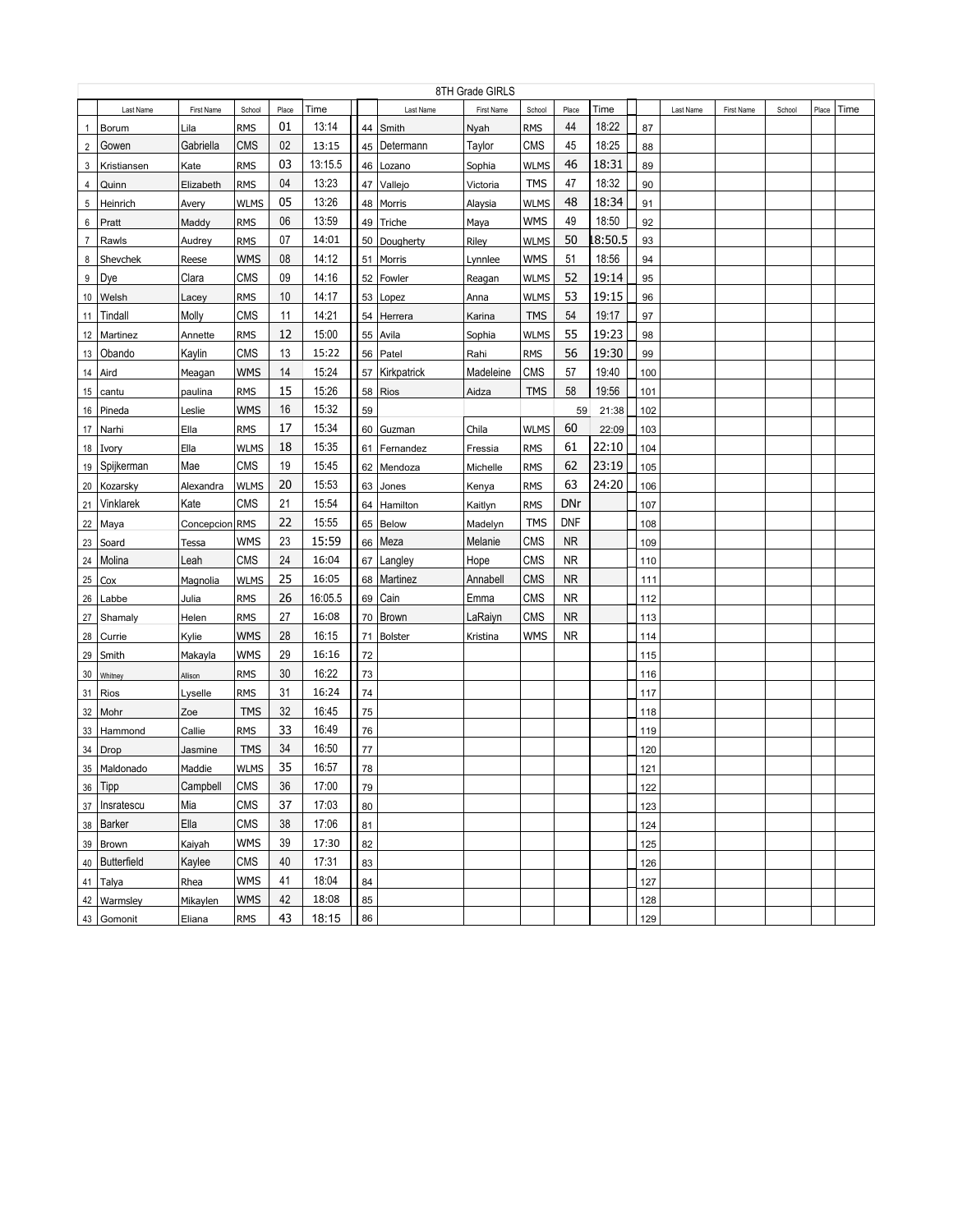| 8TH Grade GIRLS |                |                |             |        |      |    |                |            |             |           |      |     |     |           |            |        |       |      |
|-----------------|----------------|----------------|-------------|--------|------|----|----------------|------------|-------------|-----------|------|-----|-----|-----------|------------|--------|-------|------|
|                 | Last Name      | First Name     | School      | Place  | Time |    | Last Name      | First Name | School      | Place     | Time |     |     | Last Name | First Name | School | Place | Time |
| $\mathbf{1}$    | Borum          | Lila           | <b>RMS</b>  | 01     |      | 44 | <b>Below</b>   | Madelyn    | <b>TMS</b>  | DQ        |      | 87  |     |           |            |        |       |      |
| $\overline{2}$  | Gowen          | Gabriella      | <b>CMS</b>  | 02     |      | 45 | Rios           | Aidza      | <b>TMS</b>  | 58        |      | 88  |     |           |            |        |       |      |
| 3               | Kristiansen    | Kate           | <b>RMS</b>  | 03     |      | 46 | Herrera        | Karina     | <b>TMS</b>  | 54        |      | 89  |     |           |            |        |       |      |
| 4               | Quinn          | Elizabeth      | <b>RMS</b>  | 04     |      | 47 | Avila          | Sophia     | <b>WLMS</b> | 55        |      | 90  |     |           |            |        |       |      |
| 5               | Heinrich       | Avery          | <b>WLMS</b> | 05     |      | 48 | Cox            | Magnolia   | <b>WLMS</b> | 25        |      | 91  |     |           |            |        |       |      |
| 6               | Pratt          | Maddy          | <b>RMS</b>  | 06     |      | 49 | Dougherty      | Riley      | <b>WLMS</b> | 50        |      | 92  |     |           |            |        |       |      |
| $\overline{7}$  | Rawls          | Audrey         | <b>RMS</b>  | 07     |      | 50 | Fowler         | Reagan     | <b>WLMS</b> | 52        |      | 93  |     |           |            |        |       |      |
| 8               | Shevchek       | Reese          | <b>WMS</b>  | 08     |      | 51 | Guzman         | Chila      | <b>WLMS</b> | 60        |      | 94  |     |           |            |        |       |      |
| 9               | Dye            | Clara          | CMS         | 09     |      | 52 | Heinrich       | Avery      | <b>WLMS</b> | 05        |      | 95  |     |           |            |        |       |      |
| 10              | Welsh          | Lacey          | <b>RMS</b>  | 10     |      | 53 | Ivory          | Ella       | <b>WLMS</b> | 18        |      | 96  |     |           |            |        |       |      |
| 11              | Tindall        | Molly          | <b>CMS</b>  | 11     |      | 54 | Kozarsky       | Alexandra  | <b>WLMS</b> | 20        |      | 97  |     |           |            |        |       |      |
| 12              | Martinez       | Annette        | <b>RMS</b>  | 12     |      | 55 | Lopez          | Anna       | <b>WLMS</b> | 53        |      | 98  |     |           |            |        |       |      |
| 13              | Obando         | Kaylin         | CMS         | 13     |      | 56 | Lozano         | Sophia     | <b>WLMS</b> | 46        |      | 99  |     |           |            |        |       |      |
| 14              | Aird           | Meagan         | <b>WMS</b>  | 14     |      | 57 | Maldonado      | Maddie     | <b>WLMS</b> | 35        |      |     | 100 |           |            |        |       |      |
| 15              | cantu          | paulina        | <b>RMS</b>  | 15     |      | 58 | Morris         | Alaysia    | <b>WLMS</b> | 48        |      | 101 |     |           |            |        |       |      |
| 16              | Pineda         | Leslie         | <b>WMS</b>  | 16     |      | 59 | Aird           | Meagan     | <b>WMS</b>  | 14        |      | 102 |     |           |            |        |       |      |
| 17              | Narhi          | Ella           | <b>RMS</b>  | 17     |      | 60 | <b>Bolster</b> | Kristina   | <b>WMS</b>  | <b>NR</b> |      | 103 |     |           |            |        |       |      |
|                 | 18   Ivory     | Ella           | <b>WLMS</b> | 18     |      | 61 | Brown          | Kaiyah     | <b>WMS</b>  | 39        |      | 104 |     |           |            |        |       |      |
| 19              | Spijkerman     | Mae            | CMS         | 19     |      | 62 | Currie         | Kylie      | <b>WMS</b>  | 28        |      |     | 105 |           |            |        |       |      |
| 20              | Kozarsky       | Alexandra      | <b>WLMS</b> | 20     |      | 63 | Morris         | Lynnlee    | <b>WMS</b>  | 51        |      |     | 106 |           |            |        |       |      |
| 21              | Vinklarek      | Kate           | CMS         | 21     |      | 64 | Pineda         | Leslie     | <b>WMS</b>  | 16        |      | 107 |     |           |            |        |       |      |
| 22              | Maya           | Concepcion RMS |             | 22     |      | 65 | Shevchek       | Reese      | <b>WMS</b>  | 08        |      |     | 108 |           |            |        |       |      |
| 23              | Soard          | Tessa          | <b>WMS</b>  | 23     |      | 66 | Smith          | Makayla    | <b>WMS</b>  | 29        |      |     | 109 |           |            |        |       |      |
| 24              | Molina         | Leah           | <b>CMS</b>  | 24     |      | 67 | Soard          | Tessa      | <b>WMS</b>  | 23        |      | 110 |     |           |            |        |       |      |
| 25              | Cox            | Magnolia       | <b>WLMS</b> | 25     |      | 68 | Talya          | Rhea       | <b>WMS</b>  | 41        |      | 111 |     |           |            |        |       |      |
| 26              | Labbe          | Julia          | <b>RMS</b>  | 26     |      | 69 | Triche         | Maya       | WMS         | 49        |      | 112 |     |           |            |        |       |      |
| 27              | Shamaly        | Helen          | <b>RMS</b>  | 27     |      | 70 | Warmsley       | Mikaylen   | <b>WMS</b>  | 42        |      |     | 113 |           |            |        |       |      |
| 28              | Currie         | Kylie          | <b>WMS</b>  | 28     |      | 71 |                |            |             |           |      | 114 |     |           |            |        |       |      |
| 29              | Smith          | Makayla        | <b>WMS</b>  | 29     |      | 72 |                |            |             |           |      |     | 115 |           |            |        |       |      |
| 30              | Whitney        | Allison        | <b>RMS</b>  | 30     |      | 73 |                |            |             |           |      |     | 116 |           |            |        |       |      |
| 31              | Rios           | Lyselle        | <b>RMS</b>  | 31     |      | 74 |                |            |             |           |      | 117 |     |           |            |        |       |      |
| 32              | Mohr           | Zoe            | <b>TMS</b>  | 32     |      | 75 |                |            |             |           |      | 118 |     |           |            |        |       |      |
|                 | 33 Hammond     | Callie         | <b>RMS</b>  | 33     |      | 76 |                |            |             |           |      |     | 119 |           |            |        |       |      |
| 34              | Drop           | Jasmine        | <b>TMS</b>  | 34     |      | 77 |                |            |             |           |      | 120 |     |           |            |        |       |      |
|                 | 35   Maldonado | Maddie         | <b>WLMS</b> | 35     |      | 78 |                |            |             |           |      | 121 |     |           |            |        |       |      |
|                 | 36 Tipp        | Campbell       | <b>CMS</b>  | $36\,$ |      | 79 |                |            |             |           |      |     | 122 |           |            |        |       |      |
|                 | 37 Insratescu  | Mia            | CMS         | 37     |      | 80 |                |            |             |           |      |     | 123 |           |            |        |       |      |
|                 | 38 Barker      | Ella           | CMS         | 38     |      | 81 |                |            |             |           |      | 124 |     |           |            |        |       |      |
|                 | 39 Brown       | Kaiyah         | <b>WMS</b>  | 39     |      | 82 |                |            |             |           |      |     | 125 |           |            |        |       |      |
|                 | 40 Butterfield | Kaylee         | CMS         | 40     |      | 83 |                |            |             |           |      | 126 |     |           |            |        |       |      |
|                 | 41 Talya       | Rhea           | <b>WMS</b>  | 41     |      | 84 |                |            |             |           |      | 127 |     |           |            |        |       |      |
|                 | 42 Warmsley    | Mikaylen       | <b>WMS</b>  | 42     |      | 85 |                |            |             |           |      | 128 |     |           |            |        |       |      |
|                 | 43 Gomonit     | Eliana         | <b>RMS</b>  | 43     |      | 86 |                |            |             |           |      | 129 |     |           |            |        |       |      |
|                 | 44 Smith       | Nyah           | <b>RMS</b>  | 44     |      |    |                |            |             |           |      |     |     |           |            |        |       |      |
|                 | 45 Determann   | Taylor         | <b>CMS</b>  | 45     |      |    |                |            |             |           |      |     |     |           |            |        |       |      |
|                 | 46 Lozano      | Sophia         | <b>WLMS</b> | 46     |      |    |                |            |             |           |      |     |     |           |            |        |       |      |
|                 | 47 Vallejo     | Victoria       | <b>TMS</b>  | 47     |      |    |                |            |             |           |      |     |     |           |            |        |       |      |
|                 | 48 Morris      | Alaysia        | <b>WLMS</b> | 48     |      |    |                |            |             |           |      |     |     |           |            |        |       |      |
|                 | 49 Triche      | Maya           | <b>WMS</b>  | 49     |      |    |                |            |             |           |      |     |     |           |            |        |       |      |
|                 | 50 Dougherty   | Riley          | <b>WLMS</b> | 50     |      |    |                |            |             |           |      |     |     |           |            |        |       |      |
|                 | 51 Morris      | Lynnlee        | <b>WMS</b>  | 51     |      |    |                |            |             |           |      |     |     |           |            |        |       |      |
|                 | 52 Fowler      | Reagan         | <b>WLMS</b> | 52     |      |    |                |            |             |           |      |     |     |           |            |        |       |      |
|                 | 53 Lopez       | Anna           | <b>WLMS</b> | 53     |      |    | Insratescu     | Mia        | CMS         |           |      |     |     |           |            |        |       |      |
|                 | 54 Herrera     | Karina         | <b>TMS</b>  | 54     |      |    |                |            |             |           |      |     |     |           |            |        |       |      |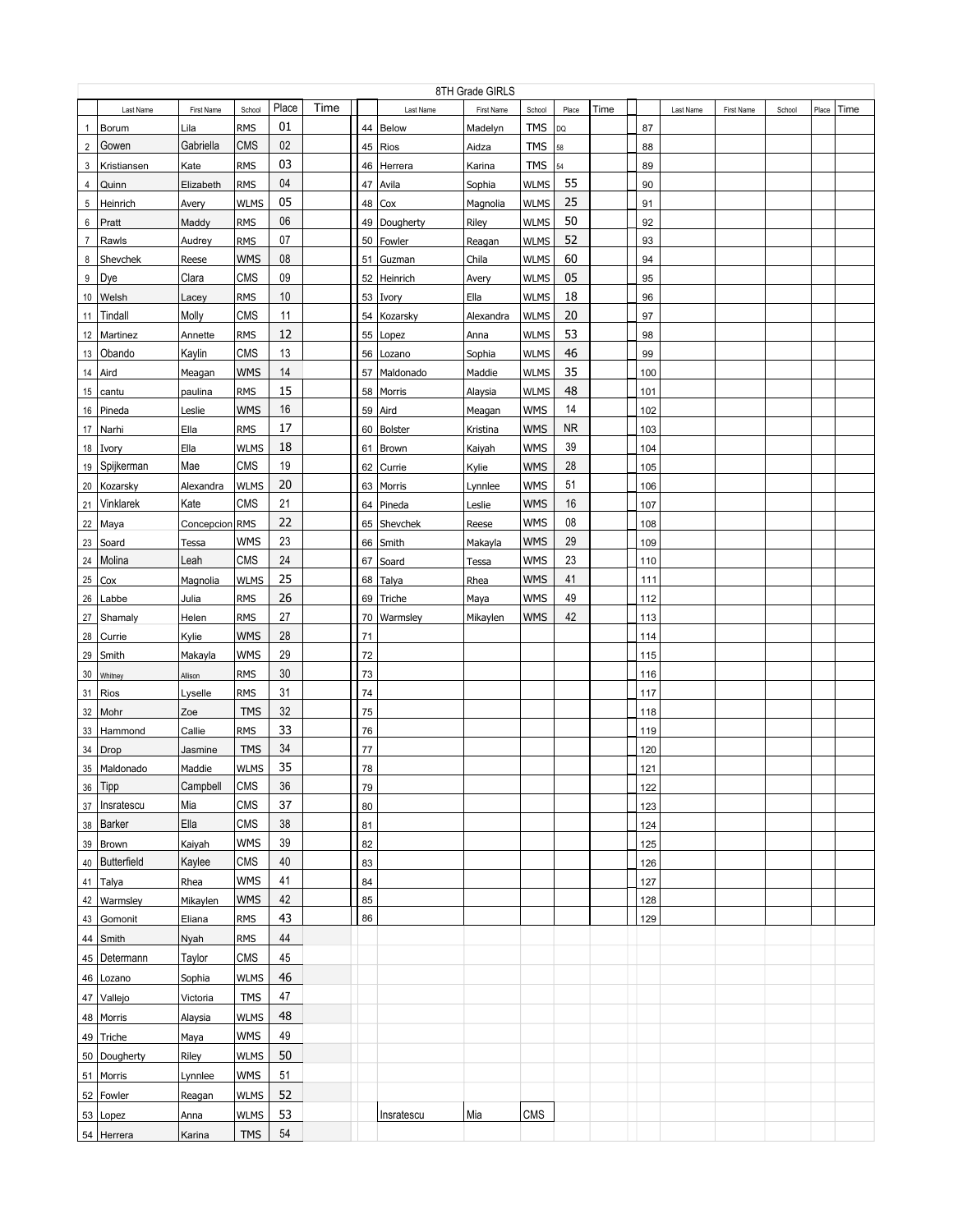|    | 55 Avila       | Sophia    | <b>WLMS</b> | 55         |  |  |  |  |  |  |  |
|----|----------------|-----------|-------------|------------|--|--|--|--|--|--|--|
|    | 56 Patel       | Rahi      | <b>RMS</b>  | 56         |  |  |  |  |  |  |  |
|    | 57 Kirkpatrick | Madeleine | <b>CMS</b>  | 57         |  |  |  |  |  |  |  |
|    | 58 Rios        | Aidza     | <b>TMS</b>  | 58         |  |  |  |  |  |  |  |
|    | 59 Guzman      | Chila     | <b>WLMS</b> | 60         |  |  |  |  |  |  |  |
|    | 60 Fernandez   | Fressia   | <b>RMS</b>  | 61         |  |  |  |  |  |  |  |
|    | 61 Mendoza     | Michelle  | <b>RMS</b>  | 62         |  |  |  |  |  |  |  |
|    | 62 Jones       | Kenya     | RMS         | 63         |  |  |  |  |  |  |  |
|    | 63 Hamilton    | Kaitlyn   | <b>RMS</b>  | <b>DNr</b> |  |  |  |  |  |  |  |
|    | 64 Below       | Madelyn   | <b>TMS</b>  | <b>DNF</b> |  |  |  |  |  |  |  |
|    | 65 Meza        | Melanie   | <b>CMS</b>  | <b>NR</b>  |  |  |  |  |  |  |  |
|    | 66 Langley     | Hope      | CMS         | <b>NR</b>  |  |  |  |  |  |  |  |
|    | 67 Martinez    | Annabell  | <b>CMS</b>  | <b>NR</b>  |  |  |  |  |  |  |  |
|    | 68 Cain        | Emma      | CMS         | <b>NR</b>  |  |  |  |  |  |  |  |
|    | 69 Brown       | LaRaiyn   | <b>CMS</b>  | <b>NR</b>  |  |  |  |  |  |  |  |
|    | 70 Bolster     | Kristina  | <b>WMS</b>  | <b>NR</b>  |  |  |  |  |  |  |  |
| 71 |                |           |             |            |  |  |  |  |  |  |  |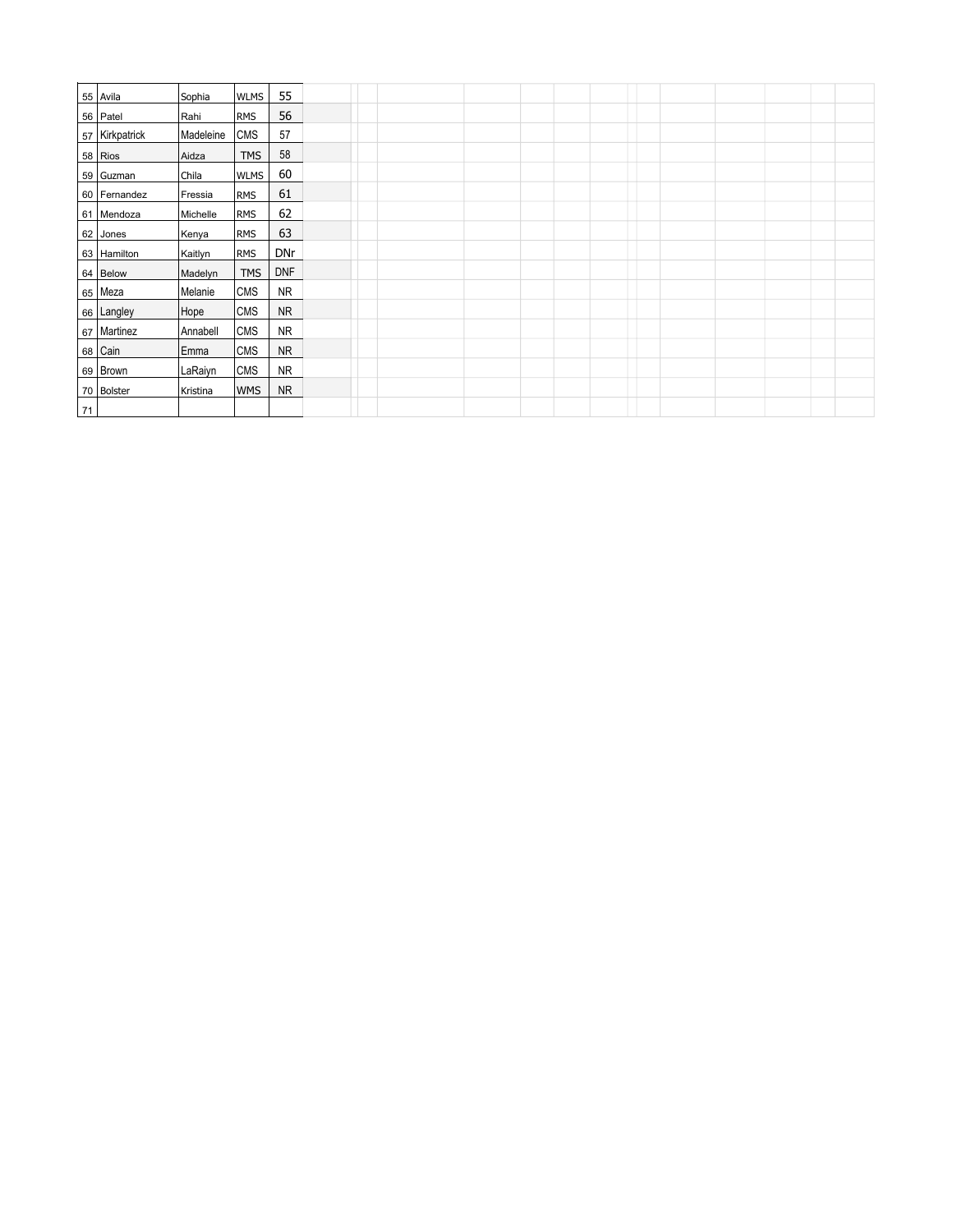|                |                |            |            |           |                          |        | <b>CMS 8TH GRADE GIRLS</b> |            |            |      |
|----------------|----------------|------------|------------|-----------|--------------------------|--------|----------------------------|------------|------------|------|
|                | Last Name      | First Name | School     | Place     | Time                     |        | Last Name                  | First Name | School     | Time |
| 1 <sup>1</sup> | Gowen          | Gabriella  | <b>CMS</b> | 02        |                          | 31     |                            |            | <b>CMS</b> |      |
|                | $2$ Tindall    | Molly      | <b>CMS</b> | 11        |                          | 32     |                            |            | <b>CMS</b> |      |
|                | 3 Meza         | Melanie    | <b>CMS</b> | <b>NR</b> | <b>NR</b>                | 33     |                            |            | <b>CMS</b> |      |
|                | $4$ Dye        | Clara      | <b>CMS</b> | 09        |                          | 34     |                            |            | <b>CMS</b> |      |
|                | 5 Barker       | Ella       | <b>CMS</b> | 38        |                          | 35     |                            |            | <b>CMS</b> |      |
|                | 6 Molina       | Leah       | <b>CMS</b> | 24        |                          | 36     |                            |            | <b>CMS</b> |      |
|                | 7 Obando       | Kaylin     | <b>CMS</b> | 13        |                          | 37     |                            |            | <b>CMS</b> |      |
|                | 8 Spijkerman   | Mae        | <b>CMS</b> | 19        |                          | 38     |                            |            | <b>CMS</b> |      |
|                | 9 Vinklarek    | Kate       | <b>CMS</b> | 21        |                          | 39     |                            |            | <b>CMS</b> |      |
|                | 10 Insratescu  | Mia        | <b>CMS</b> | 57        |                          | 40     |                            |            | <b>CMS</b> |      |
|                | 11 Butterfield | Kaylee     | <b>CMS</b> | 40        |                          | 41     |                            |            | <b>CMS</b> |      |
|                | $_{12}$ Tipp   | Campbell   | <b>CMS</b> | 36        |                          | 42     |                            |            | <b>CMS</b> |      |
|                | 13 Kirkpatrick | Madeleine  | <b>CMS</b> | 57        |                          | 43     |                            |            | <b>CMS</b> |      |
|                | 14 Langley     | Hope       | <b>CMS</b> | <b>NR</b> | <b>NR</b>                | $44\,$ |                            |            | <b>CMS</b> |      |
|                | 15 Martinez    | Annabell   | <b>CMS</b> | <b>NR</b> | <b>NR</b>                | 45     |                            |            | <b>CMS</b> |      |
|                | 16 Determann   | Taylor     | <b>CMS</b> | 45        |                          | 46     |                            |            | <b>CMS</b> |      |
|                | 17 Cain        | Emma       | <b>CMS</b> | <b>NR</b> | $\overline{\phantom{a}}$ | $47\,$ |                            |            | <b>CMS</b> |      |
|                | 18 Brown       | LaRaiyn    | <b>CMS</b> | <b>NR</b> | <b>NR</b>                | 48     |                            |            | <b>CMS</b> |      |
| 19             |                |            | <b>CMS</b> |           |                          | 49     |                            |            | <b>CMS</b> |      |
| $20\,$         |                |            | <b>CMS</b> |           |                          | $50\,$ |                            |            | <b>CMS</b> |      |
| 21             |                |            | <b>CMS</b> |           |                          | 51     |                            |            | <b>CMS</b> |      |
| 22             |                |            | <b>CMS</b> |           |                          | 52     |                            |            | <b>CMS</b> |      |
| 23             |                |            | <b>CMS</b> |           |                          | 53     |                            |            | <b>CMS</b> |      |
| 24             |                |            | <b>CMS</b> |           |                          | 54     |                            |            | <b>CMS</b> |      |
| 25             |                |            | <b>CMS</b> |           |                          | 55     |                            |            | <b>CMS</b> |      |
| 26             |                |            | <b>CMS</b> |           |                          | 56     |                            |            | <b>CMS</b> |      |
| 27             |                |            | <b>CMS</b> |           |                          | $57\,$ |                            |            | <b>CMS</b> |      |
| 28             |                |            | <b>CMS</b> |           |                          | 58     |                            |            | <b>CMS</b> |      |
| 29             |                |            | <b>CMS</b> |           |                          | 59     |                            |            | <b>CMS</b> |      |
| 30             |                |            | <b>CMS</b> |           |                          | 60     |                            |            | <b>CMS</b> |      |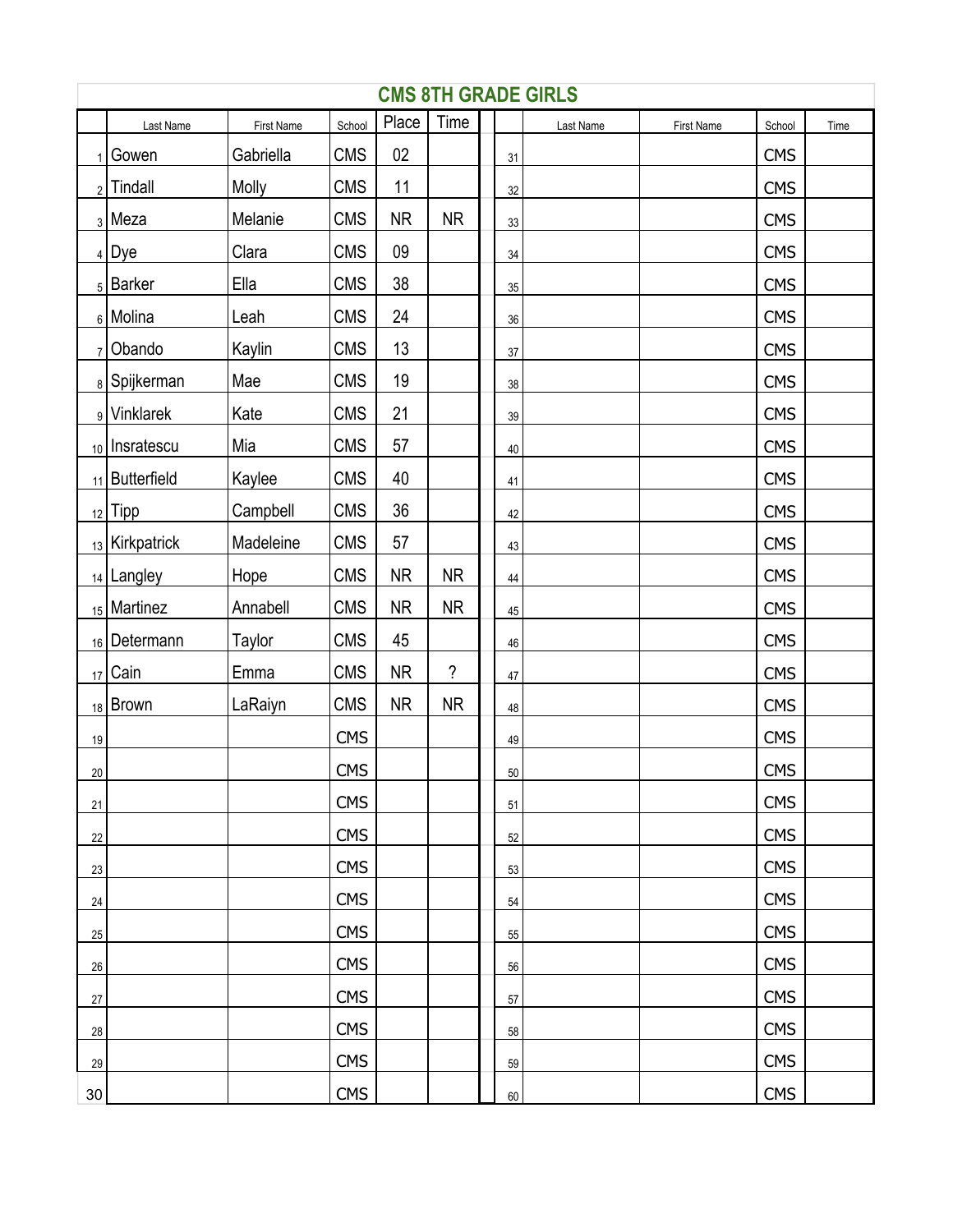|        | <b>RMS 8TH GRADE GIRLS</b> |             |            |                 |      |  |        |           |            |            |      |  |  |
|--------|----------------------------|-------------|------------|-----------------|------|--|--------|-----------|------------|------------|------|--|--|
|        | Last Name                  | First Name  | School     | Place           | Time |  |        | Last Name | First Name | School     | Time |  |  |
|        | $1$ Borum                  | Lila        | <b>RMS</b> | 01              |      |  | 31     |           |            | <b>RMS</b> |      |  |  |
|        | $2 $ cantu                 | paulina     | <b>RMS</b> | 15              |      |  | 32     |           |            | <b>RMS</b> |      |  |  |
|        | 3 Fernandez                | Fressia     | <b>RMS</b> | 61              |      |  | 33     |           |            | <b>RMS</b> |      |  |  |
|        | $4$ Gomonit                | Eliana      | <b>RMS</b> | 43              |      |  | 34     |           |            | <b>RMS</b> |      |  |  |
|        | $5$ Hamilton               | Kaitlyn     | <b>RMS</b> | <b>DNr</b>      |      |  | 35     |           |            | <b>RMS</b> |      |  |  |
|        | $6$ Hammond                | Callie      | <b>RMS</b> | 33              |      |  | 36     |           |            | <b>RMS</b> |      |  |  |
|        | $7$ Jones                  | Kenya       | <b>RMS</b> | 63              |      |  | 37     |           |            | <b>RMS</b> |      |  |  |
|        | 8 Kristiansen              | Kate        | <b>RMS</b> | 03              |      |  | 38     |           |            | <b>RMS</b> |      |  |  |
|        | 9 Labbe                    | Julia       | <b>RMS</b> | 26              |      |  | 39     |           |            | <b>RMS</b> |      |  |  |
|        | 10 Martinez                | Annette     | <b>RMS</b> | 12              |      |  | 40     |           |            | <b>RMS</b> |      |  |  |
|        | $11$ Maya                  | Concepcion  | <b>RMS</b> | 22              |      |  | 41     |           |            | <b>RMS</b> |      |  |  |
|        | $12$ Mendoza               | Michelle    | <b>RMS</b> | 62              |      |  | 42     |           |            | <b>RMS</b> |      |  |  |
|        | $13$ Narhi                 | Ella        | <b>RMS</b> | 17              |      |  | 43     |           |            | <b>RMS</b> |      |  |  |
|        | $14$ Patel                 | Rahi        | <b>RMS</b> | 56              |      |  | 44     |           |            | <b>RMS</b> |      |  |  |
|        | $15$ Pratt                 | Maddy       | <b>RMS</b> | 06              |      |  | 45     |           |            | <b>RMS</b> |      |  |  |
|        | $16$ Quinn                 | Elizabeth   | <b>RMS</b> | 04              |      |  | 46     |           |            | <b>RMS</b> |      |  |  |
|        | $17$ Rawls                 | Audrey      | <b>RMS</b> | 07              |      |  | 47     |           |            | <b>RMS</b> |      |  |  |
|        | $18$ Rios                  | Lyselle     | <b>RMS</b> | 31              |      |  | 48     |           |            | <b>RMS</b> |      |  |  |
|        | 19 Shamaly                 | Helen       | <b>RMS</b> | 27              |      |  | 49     |           |            | <b>RMS</b> |      |  |  |
|        | $20$ Smith                 | <b>Nyah</b> | <b>RMS</b> | 44              |      |  | $50\,$ |           |            | <b>RMS</b> |      |  |  |
| 21     | Welsh                      | Lacey       | <b>RMS</b> | 10              |      |  | 51     |           |            | <b>RMS</b> |      |  |  |
|        | 22 Whitney                 | Allison     | <b>RMS</b> | 30 <sup>°</sup> |      |  | 52     |           |            | <b>RMS</b> |      |  |  |
| 23     |                            |             | <b>RMS</b> |                 |      |  | 53     |           |            | <b>RMS</b> |      |  |  |
| 24     |                            |             | <b>RMS</b> |                 |      |  | 54     |           |            | <b>RMS</b> |      |  |  |
| $25\,$ |                            |             | <b>RMS</b> |                 |      |  | 55     |           |            | <b>RMS</b> |      |  |  |
| $26\,$ |                            |             | <b>RMS</b> |                 |      |  | 56     |           |            | <b>RMS</b> |      |  |  |
| 27     |                            |             | <b>RMS</b> |                 |      |  | 57     |           |            | <b>RMS</b> |      |  |  |
| 28     |                            |             | <b>RMS</b> |                 |      |  | 58     |           |            | <b>RMS</b> |      |  |  |
| 29     |                            |             | <b>RMS</b> |                 |      |  | 59     |           |            | <b>RMS</b> |      |  |  |
| $30\,$ |                            |             | <b>RMS</b> |                 |      |  | 60     |           |            | <b>RMS</b> |      |  |  |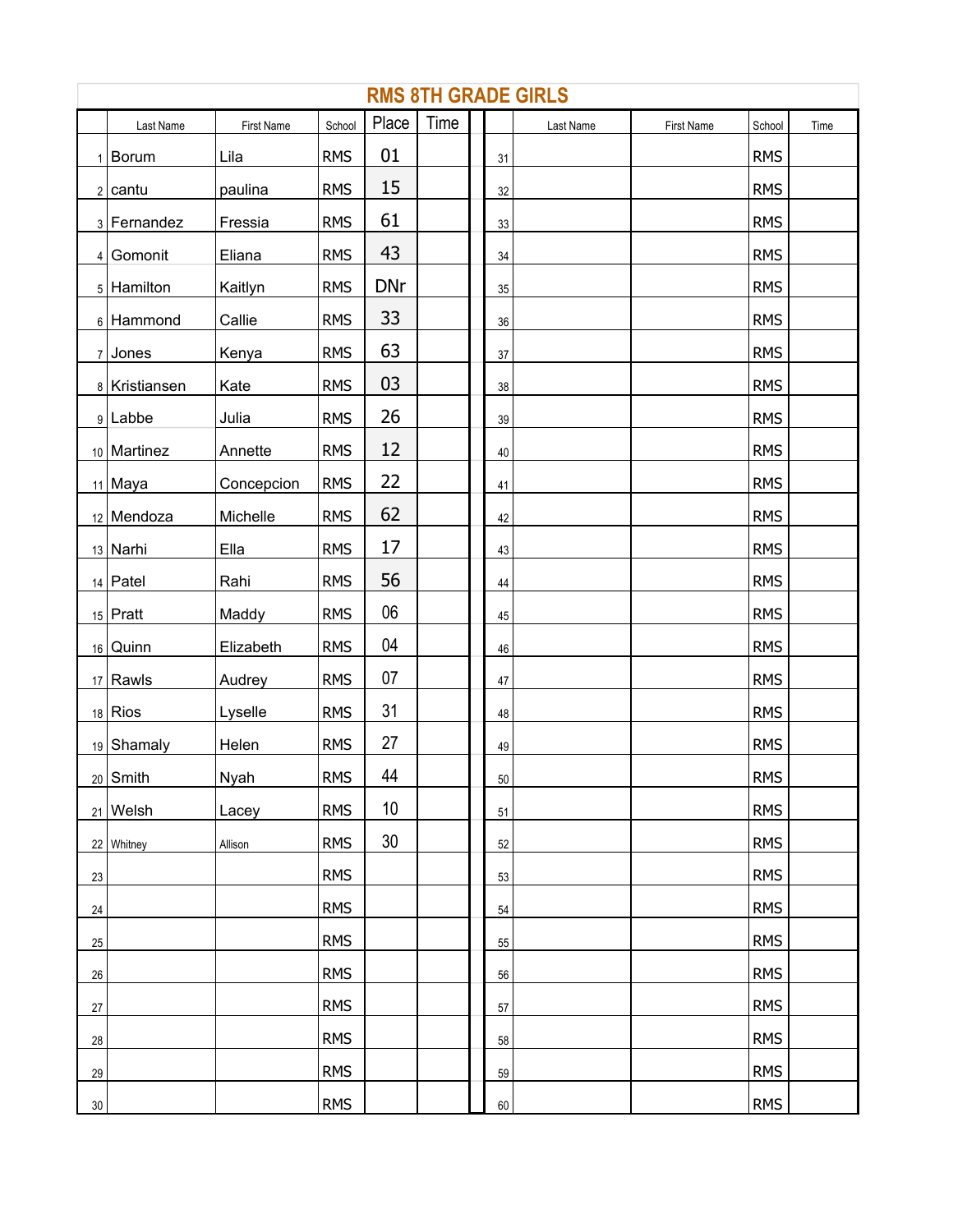| <b>TMS 8TH GRADE GIRLS</b> |             |            |              |       |      |        |           |            |            |      |  |  |
|----------------------------|-------------|------------|--------------|-------|------|--------|-----------|------------|------------|------|--|--|
|                            | Last Name   | First Name | School       | Place | Time |        | Last Name | First Name | School     | Time |  |  |
|                            | $1$ Mohr    | Zoe        | TMS $32$     |       |      | 31     |           |            | <b>TMS</b> |      |  |  |
|                            | $2$ Drop    | Jasmine    | TMS $34$     |       |      | 32     |           |            | <b>TMS</b> |      |  |  |
|                            | 3 Vallejo   | Victoria   | <b>TMS</b>   | 47    |      | $33\,$ |           |            | <b>TMS</b> |      |  |  |
|                            | $4$ Below   | Madelyn    | <b>TMS</b>   | DQ    |      | 34     |           |            | <b>TMS</b> |      |  |  |
|                            | $5$ Rios    | Aidza      | TMS $38$     |       |      | $35\,$ |           |            | <b>TMS</b> |      |  |  |
|                            | $6$ Herrera | Karina     | TMS $ _{54}$ |       |      | $36\,$ |           |            | <b>TMS</b> |      |  |  |
| $\overline{7}$             |             |            | <b>TMS</b>   |       |      | $37\,$ |           |            | <b>TMS</b> |      |  |  |
| 8                          |             |            | <b>TMS</b>   |       |      | $38\,$ |           |            | <b>TMS</b> |      |  |  |
| 9 <sup>1</sup>             |             |            | <b>TMS</b>   |       |      | $39\,$ |           |            | <b>TMS</b> |      |  |  |
| $10\,$                     |             |            | <b>TMS</b>   |       |      | 40     |           |            | <b>TMS</b> |      |  |  |
| 11                         |             |            | <b>TMS</b>   |       |      | 41     |           |            | <b>TMS</b> |      |  |  |
| 12                         |             |            | <b>TMS</b>   |       |      | 42     |           |            | <b>TMS</b> |      |  |  |
| 13                         |             |            | <b>TMS</b>   |       |      | 43     |           |            | <b>TMS</b> |      |  |  |
| 14                         |             |            | <b>TMS</b>   |       |      | 44     |           |            | <b>TMS</b> |      |  |  |
| 15                         |             |            | <b>TMS</b>   |       |      | 45     |           |            | <b>TMS</b> |      |  |  |
| $16\,$                     |             |            | <b>TMS</b>   |       |      | 46     |           |            | <b>TMS</b> |      |  |  |
| 17                         |             |            | <b>TMS</b>   |       |      | 47     |           |            | <b>TMS</b> |      |  |  |
| 18                         |             |            | <b>TMS</b>   |       |      | 48     |           |            | <b>TMS</b> |      |  |  |
| 19                         |             |            | <b>TMS</b>   |       |      | 49     |           |            | <b>TMS</b> |      |  |  |
| 20 <sup>°</sup>            |             |            | <b>TMS</b>   |       |      | $50\,$ |           |            | <b>TMS</b> |      |  |  |
| 21                         |             |            | <b>TMS</b>   |       |      | 51     |           |            | <b>TMS</b> |      |  |  |
| 22                         |             |            | <b>TMS</b>   |       |      | 52     |           |            | <b>TMS</b> |      |  |  |
| 23                         |             |            | <b>TMS</b>   |       |      | 53     |           |            | <b>TMS</b> |      |  |  |
| 24                         |             |            | <b>TMS</b>   |       |      | 54     |           |            | <b>TMS</b> |      |  |  |
| 25                         |             |            | <b>TMS</b>   |       |      | 55     |           |            | <b>TMS</b> |      |  |  |
| 26                         |             |            | <b>TMS</b>   |       |      | 56     |           |            | <b>TMS</b> |      |  |  |
| $27\,$                     |             |            | <b>TMS</b>   |       |      | 57     |           |            | <b>TMS</b> |      |  |  |
| $28\,$                     |             |            | <b>TMS</b>   |       |      | 58     |           |            | <b>TMS</b> |      |  |  |
| 29                         |             |            | <b>TMS</b>   |       |      | 59     |           |            | <b>TMS</b> |      |  |  |
| $30\,$                     |             |            | <b>TMS</b>   |       |      | 60     |           |            | <b>TMS</b> |      |  |  |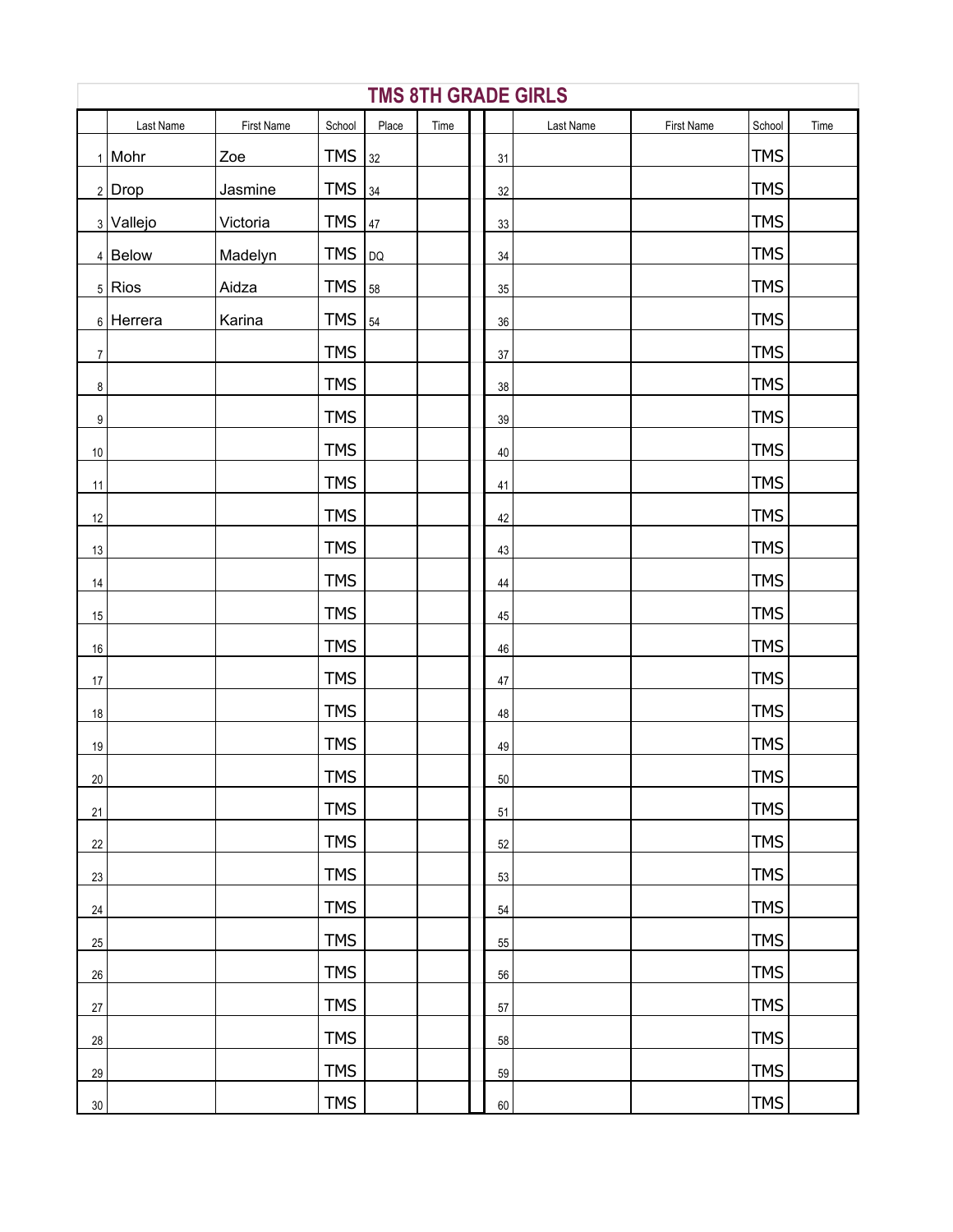|                 | <b>WLMS 8TH GRADE GIRLS</b> |            |             |       |      |  |    |           |            |                |  |  |  |
|-----------------|-----------------------------|------------|-------------|-------|------|--|----|-----------|------------|----------------|--|--|--|
|                 | Last Name                   | First Name | School      | Place | Time |  |    | Last Name | First Name | School<br>Time |  |  |  |
|                 | 1 Avila                     | Sophia     | <b>WLMS</b> | 55    |      |  | 31 |           |            | <b>WLMS</b>    |  |  |  |
|                 | $2$ Cox                     | Magnolia   | <b>WLMS</b> | 25    |      |  | 32 |           |            | <b>WLMS</b>    |  |  |  |
|                 | 3 Dougherty                 | Riley      | <b>WLMS</b> | 50    |      |  | 33 |           |            | <b>WLMS</b>    |  |  |  |
|                 | $4$ Fowler                  | Reagan     | <b>WLMS</b> | 52    |      |  | 34 |           |            | <b>WLMS</b>    |  |  |  |
|                 | 5 Guzman                    | Chila      | <b>WLMS</b> | 60    |      |  | 35 |           |            | <b>WLMS</b>    |  |  |  |
|                 | $6$ Heinrich                | Avery      | <b>WLMS</b> | 05    |      |  | 36 |           |            | <b>WLMS</b>    |  |  |  |
|                 | $7$ Ivory                   | Ella       | <b>WLMS</b> | 18    |      |  | 37 |           |            | <b>WLMS</b>    |  |  |  |
|                 | 8 Kozarsky                  | Alexandra  | <b>WLMS</b> | 20    |      |  | 38 |           |            | <b>WLMS</b>    |  |  |  |
|                 | $9$   Lopez                 | Anna       | <b>WLMS</b> | 53    |      |  | 39 |           |            | <b>WLMS</b>    |  |  |  |
|                 | 10 Lozano                   | Sophia     | <b>WLMS</b> | 46    |      |  | 40 |           |            | <b>WLMS</b>    |  |  |  |
|                 | 11 Maldonado                | Maddie     | <b>WLMS</b> | 35    |      |  | 41 |           |            | <b>WLMS</b>    |  |  |  |
|                 | $12$ Morris                 | Alaysia    | <b>WLMS</b> | 48    |      |  | 42 |           |            | <b>WLMS</b>    |  |  |  |
| 13              |                             |            | <b>WLMS</b> |       |      |  | 43 |           |            | <b>WLMS</b>    |  |  |  |
| $14$            |                             |            | <b>WLMS</b> |       |      |  | 44 |           |            | <b>WLMS</b>    |  |  |  |
| 15              |                             |            | <b>WLMS</b> |       |      |  | 45 |           |            | <b>WLMS</b>    |  |  |  |
| $16\,$          |                             |            | <b>WLMS</b> |       |      |  | 46 |           |            | <b>WLMS</b>    |  |  |  |
| $17\,$          |                             |            | <b>WLMS</b> |       |      |  | 47 |           |            | <b>WLMS</b>    |  |  |  |
| $18\,$          |                             |            | <b>WLMS</b> |       |      |  | 48 |           |            | <b>WLMS</b>    |  |  |  |
| $19$            |                             |            | <b>WLMS</b> |       |      |  | 49 |           |            | <b>WLMS</b>    |  |  |  |
| $20\,$          |                             |            | <b>WLMS</b> |       |      |  | 50 |           |            | <b>WLMS</b>    |  |  |  |
| 21              |                             |            | <b>WLMS</b> |       |      |  | 51 |           |            | <b>WLMS</b>    |  |  |  |
| 22              |                             |            | <b>WLMS</b> |       |      |  | 52 |           |            | <b>WLMS</b>    |  |  |  |
| 23              |                             |            | <b>WLMS</b> |       |      |  | 53 |           |            | <b>WLMS</b>    |  |  |  |
| 24              |                             |            | <b>WLMS</b> |       |      |  | 54 |           |            | <b>WLMS</b>    |  |  |  |
| 25              |                             |            | <b>WLMS</b> |       |      |  | 55 |           |            | <b>WLMS</b>    |  |  |  |
| 26              |                             |            | <b>WLMS</b> |       |      |  | 56 |           |            | <b>WLMS</b>    |  |  |  |
| $27\,$          |                             |            | <b>WLMS</b> |       |      |  | 57 |           |            | <b>WLMS</b>    |  |  |  |
| 28              |                             |            | <b>WLMS</b> |       |      |  | 58 |           |            | <b>WLMS</b>    |  |  |  |
| 29              |                             |            | <b>WLMS</b> |       |      |  | 59 |           |            | <b>WLMS</b>    |  |  |  |
| 30 <sup>°</sup> |                             |            | <b>WLMS</b> |       |      |  | 60 |           |            | <b>WLMS</b>    |  |  |  |